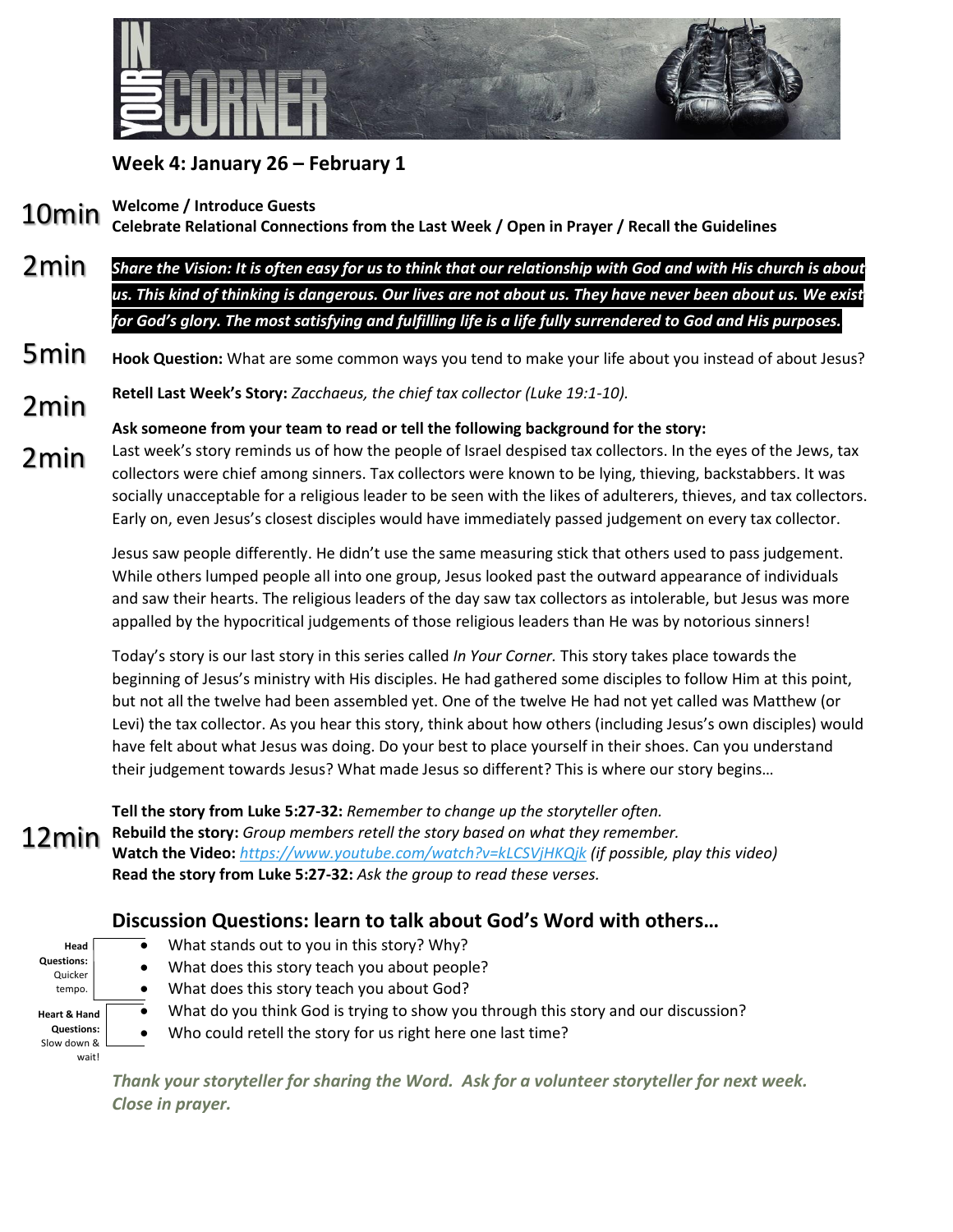

# Week 4: Multiplying Circles

\_\_\_\_\_\_\_\_\_\_\_\_\_\_\_\_\_\_\_\_\_\_ \_\_\_\_\_\_\_\_\_\_\_\_\_\_\_\_\_\_\_\_\_\_ \_\_\_\_\_\_\_\_\_\_\_\_\_\_\_\_\_\_\_\_\_\_ \_\_\_\_\_\_\_\_\_\_\_\_\_\_\_\_\_\_\_\_\_\_ \_\_\_\_\_\_\_\_\_\_\_\_\_\_\_\_\_\_\_\_\_\_

Through our recent stories and coaching guides, we have seen that discipleship is nothing if it is not intentional. We have been considering our own intentionality when it comes to the closest relationships in our lives:



As we conclude this series, take a moment to consider the people God has asked you to place in your closest circle. Who are they?

> \_\_\_\_\_\_\_\_\_\_\_\_\_\_\_\_\_\_\_\_\_\_ \_\_\_\_\_\_\_\_\_\_\_\_\_\_\_\_\_\_\_\_\_\_ \_\_\_\_\_\_\_\_\_\_\_\_\_\_\_\_\_\_\_\_\_\_ \_\_\_\_\_\_\_\_\_\_\_\_\_\_\_\_\_\_\_\_\_\_ \_\_\_\_\_\_\_\_\_\_\_\_\_\_\_\_\_\_\_\_\_\_

Jesus had twelve close disciples that He was most intentional with relationally. Within those twelve, Jesus had three that were even closer (Peter, James, and John).

However, the discipleship Jesus did with the twelve was never just about the twelve. His discipleship with the twelve was about the thousands upon thousands more who were lost in sin and in desperate need of a Savior. Listen to what Jesus told the twelve…

### Matthew 9:37-38

37 Then he said to his disciples, "The harvest is plentiful, but the laborers are few; 38 therefore pray earnestly to the Lord of the harvest to send out laborers into his harvest."

Matthew 10:16

"Behold, I am sending you out as sheep in the midst of wolv es, so be wise as serpents and innocent as doves.

### Matthew 28:19-20

19 Therefore go and make disciples of all nations, baptizing them in the name of the Father and of the Son and of the Holy Spirit, 20 and teaching them to obey everything I have commanded you. And surely I am with you always, to the very end of the age."

\_\_\_\_\_\_\_\_\_\_\_\_\_\_\_\_\_\_\_\_\_\_ \_\_\_\_\_\_\_\_\_\_\_\_\_\_\_\_\_\_\_\_\_\_ \_\_\_\_\_\_\_\_\_\_\_\_\_\_\_\_\_\_\_\_\_\_ \_\_\_\_\_\_\_\_\_\_\_\_\_\_\_\_\_\_\_\_\_\_ \_\_\_\_\_\_\_\_\_\_\_\_\_\_\_\_\_\_\_\_\_\_